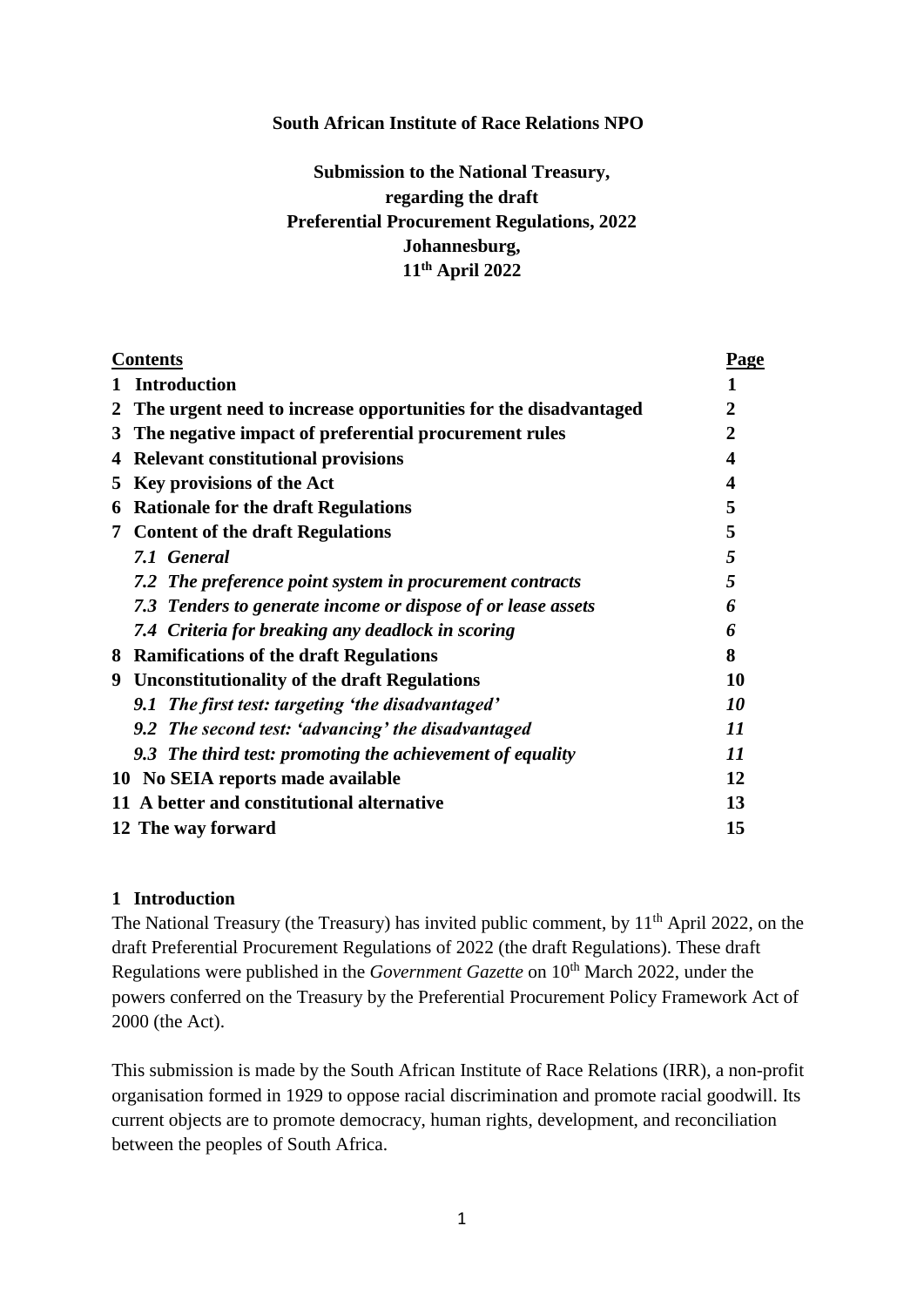### **2 The urgent need to increase opportunities for the disadvantaged**

Some 28 years after the political transition in 1994, it remains vitally important to increase opportunities for the poor and unemployed: the truly disadvantaged in the country. This cannot be done without overcoming key barriers to upward mobility, which include:

- a meagre annual economic growth rate, averaging some 1.3% of gross domestic product (GDP) over the past 12 years, instead of the 5% or more required;
- one of the worst public education systems in the world, despite the massive tax revenues allocated to it;
- stubbornly high unemployment rates on a broad definition (46,2% among South Africans in general and 77% among young people aged 15 to 24), made worse by labour laws that encourage violent strikes, deter job creation, and price the unskilled out of work;
- pervasive family breakdown, as a result of which some 70% of black children grow up without the support and guidance of both parents;
- electricity shortages and costs, compounded by general government inefficiency in the management and maintenance of vital economic and social infrastructure;
- a limited and struggling small business sector, unable to thrive in an environment of low growth, poor skills, and suffocating red tape; and
- a mistaken reliance on race-based affirmative action measures, which (like similar policies all around the world) generally benefit a relative elite while bypassing the poor.

Constantly ratcheting up black economic empowerment (BEE) and other 'transformation' policies, as the African National Congress (ANC) has been doing in recent years, will not help to overcome these problems. On the contrary, the continued erosion of business autonomy and business confidence will raise these barriers still higher. So too will the persistent exclusion of many of the most competitive businesses from the state's procurement of vital goods and services.

## **3 The negative impact of preferential procurement rules**

BEE preferential procurement in state tenders has often made for enormous wastefulness. This core problem was summed up by journalist Jovial Rantao back in 2007, well before Jacob Zuma came to power and Gupta-linked 'state capture' began.

The government's declared BEE aim, wrote Mr Rantao, was to 'spend billions of rands' on delivering much needed goods and services while simultaneously empowering black business. But what many suppliers did was to 'pocket the millions' they received, buy better houses and 'the biggest and flashiest 4x4 by far' – and then use what little was left over to deliver on their contracts with the state.<sup>1</sup>

Inflated pricing often compounds defective delivery, as finance minister Pravin Gordhan lamented in 2010, when he said that the government was paying more for everything, from

<sup>-</sup><sup>1</sup> *Business Report* 23 September 2011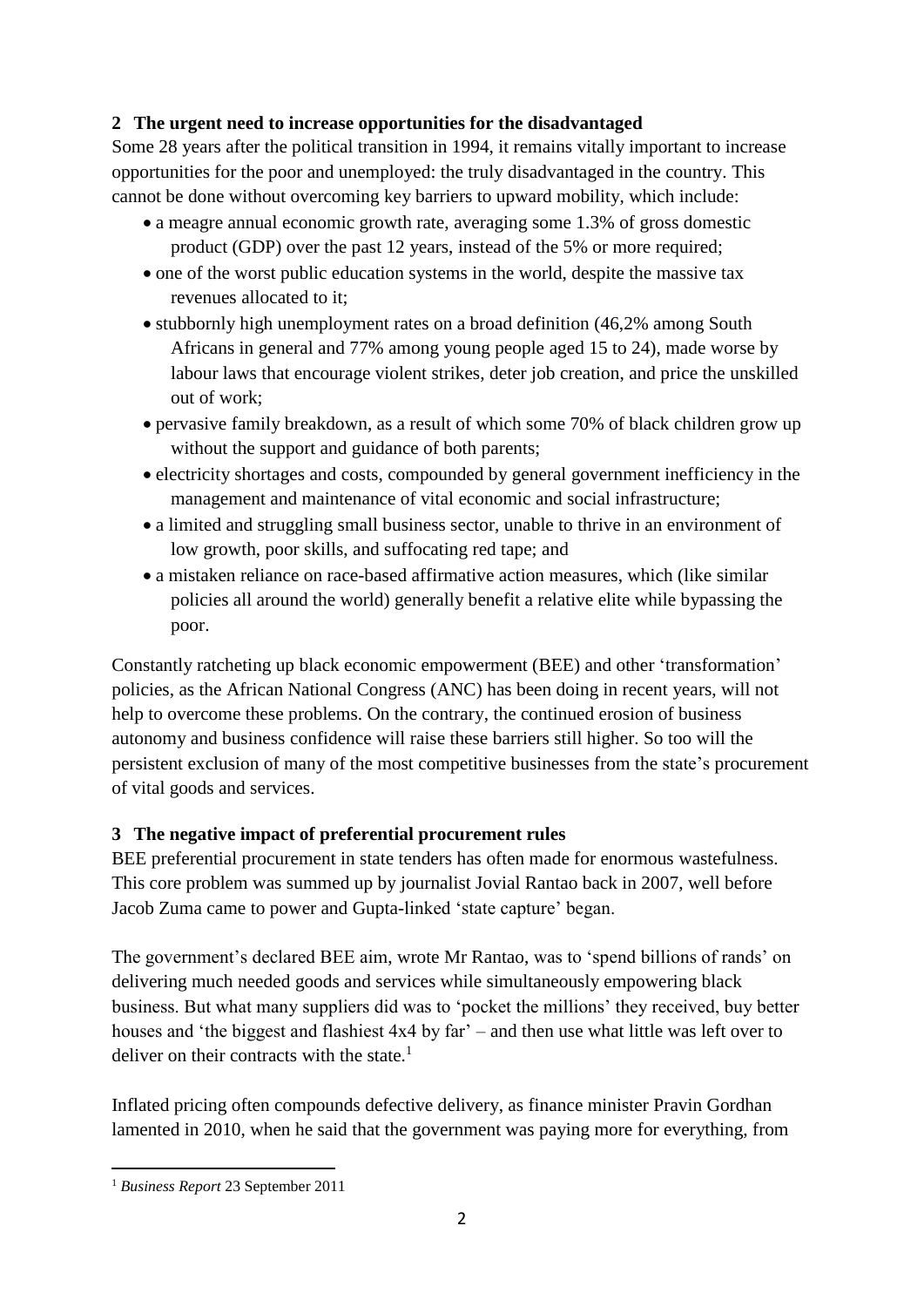pencils to building materials, than a private business would: 'R40 million for a school that should have cost R15m, R26 for a loaf of bread that should have cost R7.<sup>2</sup>

In 2012 Gwede Mantashe, secretary general of the ANC, voiced a similar concern, saying that BEE companies must 'stop using the state as their cash cow by providing poor quality goods at inflated prices'. He also criticised officials for 'prioritising the enrichment of BEE companies through public contracts at the expense of... quality services at affordable prices'.<sup>3</sup>

Later the same year, Mr Mantashe warned that the state would be ill advised to continue putting preferential procurement before service delivery. Said the ANC secretary general: 'This thing of having a bottle of water that you can get for R7 procured by the government for R27 because you want to create a middle-class person who must have a business is not on. It must stop.' 4

One of the factors making for persistent BEE price escalation was explained in 2012 by an unnamed BEE contractor, who told *The Star* that BEE businessmen seeking state contracts had little choice but to charge inflated prices to 'recoup the costs of paying mandatory kickbacks' to corrupt officials and 'regularly donating huge sums' to the ANC and its allies.<sup>5</sup>

Said the businessman: 'You pay to be introduced to the political principals, you pay to get a tender, you pay to be paid [for completed work], and you must also "grease the machinery". From time to time, you are called to make donations to the ANC. There are also donations to the youth league, the women's league, and the SACP.' Those who failed to make the necessary payments either in cash or 'in kind' – by giving sub-contracts to the relatives of public servants and politicians – would find themselves excluded from state contracts worth many millions of rands.<sup>6</sup>

Though few other businessmen have admitted to making payments of this kind, the comment is consistent with the persistent inflated pricing that both Mr Gordhan and Mr Mantashe have lamented. It also seems to provide insight into a wider pattern of corruption estimated to be costing the state between 30% and 50% of an annual procurement budget of around R1 trillion a year.

These figures come from the Treasury itself. In October 2016 Kenneth Brown, then the chief procurement officer at the Treasury, warned that between 30% and 40% of the state's R600bn annual procurement budget was effectively being lost to 'fraud and inflated prices'.<sup>7</sup>

<sup>-</sup><sup>2</sup> *Business Day* 18, *Sunday Times* 20 September 2009

<sup>3</sup> *The Sta*r 22 August 2012

<sup>4</sup> *Business Da*y 22 August 2012

<sup>5</sup> T*he Star* 22 August 2012

<sup>6</sup> *The Star* 22 August 2012

<sup>7</sup> businesstech.co.za, 6 October 2016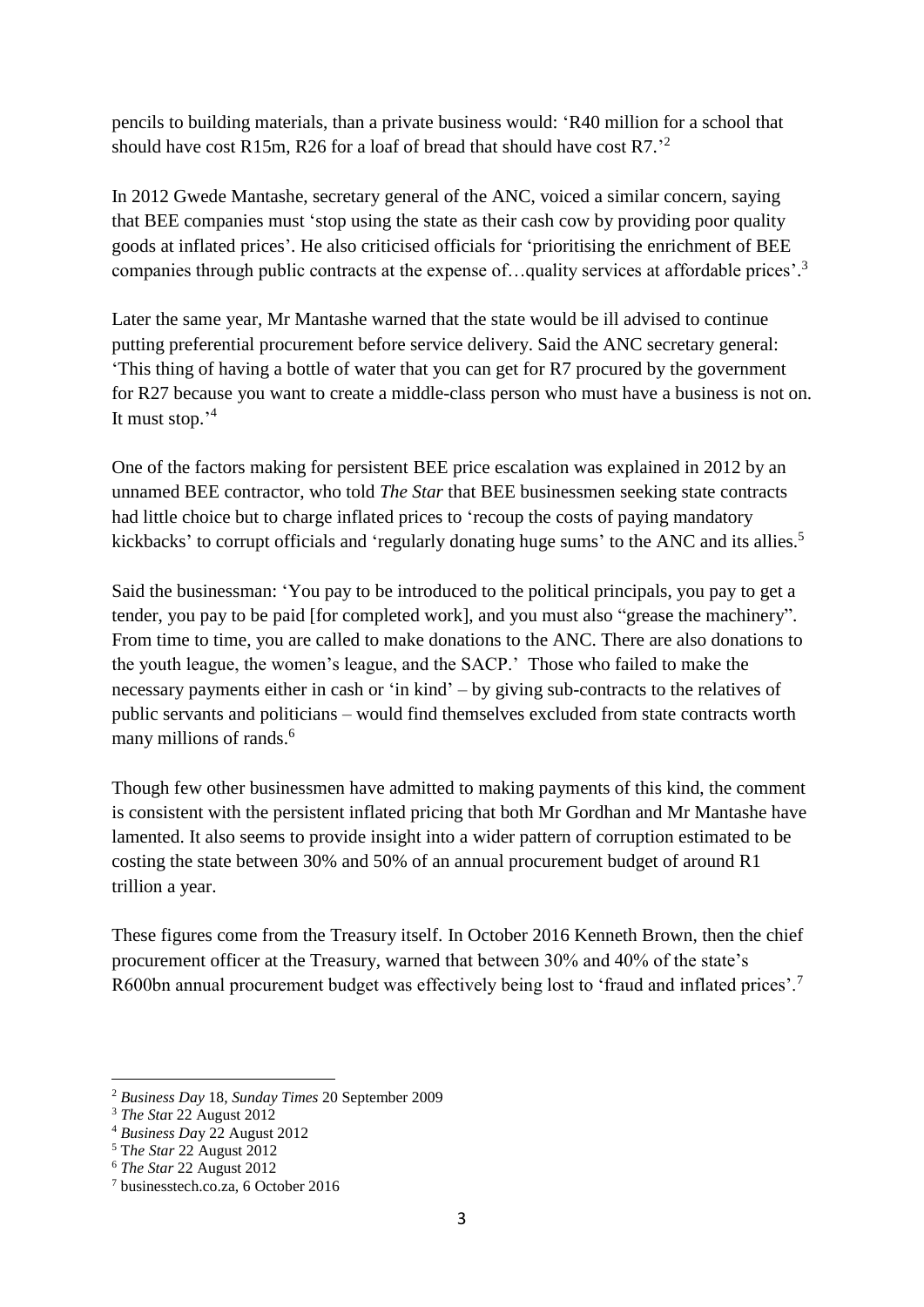The problem has since grown worse, for in August 2018 the Treasury's acting chief procurement officer, Willie Mathebula, told the Zondo commission of inquiry into state capture that 'the government's procurement system is deliberately not followed in at least 50% of all tenders'. This had a huge impact on service delivery, Mr Mathebula went on, because the government was 'the biggest procurer of goods and services, spending an estimated R800bn a year'. Moreover, once the usual tendering rules had been suspended, often for spurious reasons, 'a contract which started at R4m was soon sitting at R200m'.<sup>8</sup>

The state's current annual procurement bill is considerably larger than R800bn. According to the first part of the Zondo commission's report, published in January 2022, state procurement amounted to R967bn by 2017.<sup>9</sup> It is now almost R1 trillion a year.<sup>10</sup>

The Preferential Procurement Policy Framework Act of 2000 (the Act) is supposed to limit BEE price inflation to a maximum of 10% (on bigger contracts) or 20% (on smaller ones), as described below. In practice, however, these maximum authorised BEE weightings of 10% or 20% have signally failed to prevent the much higher price escalations highlighted by Messrs Gordhan, Mantashe, Brown, and Mathebula.

### **4 Relevant constitutional provisions**

Section 217(1) requires that organs of state, in contracting for goods and services, must do so 'in accordance with a system which is fair, equitable, transparent, competitive and costeffective'.<sup>11</sup>

Section 217(2) goes on to say that this obligation 'does not prevent the organ of state…from implementing a procurement policy providing for (a) categories of preference in the allocation of contracts; and (b) the protection or advancement of persons, or categories of persons disadvantaged by unfair discrimination'.<sup>12</sup>

Section 217(3) adds that 'national legislation must prescribe a framework within which the policy referred to in subsection  $(2)$  may be implemented'.<sup>13</sup> The Act is, of course, the legislation that has been enacted for this purpose.

#### **5 Key provisions of the Act**

The Act lays down a mandatory 'preference point system' under which, 'for contracts with a rand value above a prescribed amount, a maximum of 10 points may be allocated' for BEE

<sup>.</sup> <sup>8</sup> News24.com, 21 August 2018

<sup>9</sup> Judicial Commission of Inquiry into State Capture, Part 1, para 327 (Zondo Report) https://www.bowmanslaw.com/insights/government-contracting-and-public-sector-procurement/south-africapublic-procurement-cast-into-uncertainty-by-constitutional-court-judgment/

<sup>10</sup> [https://www.bowmanslaw.com/insights/government-contracting-and-public-sector-procurement/south-africa](https://www.bowmanslaw.com/insights/government-contracting-and-public-sector-procurement/south-africa-public-procurement-cast-into-uncertainty-by-constitutional-court-judgment/)[public-procurement-cast-into-uncertainty-by-constitutional-court-judgment/](https://www.bowmanslaw.com/insights/government-contracting-and-public-sector-procurement/south-africa-public-procurement-cast-into-uncertainty-by-constitutional-court-judgment/)

<sup>&</sup>lt;sup>11</sup> Section 217(1), Constitution of the Republic of South Africa, 1996]

<sup>&</sup>lt;sup>12</sup> Section 217(2), 1996 Constitution

 $13$  Section 217(3), 1996 Constitution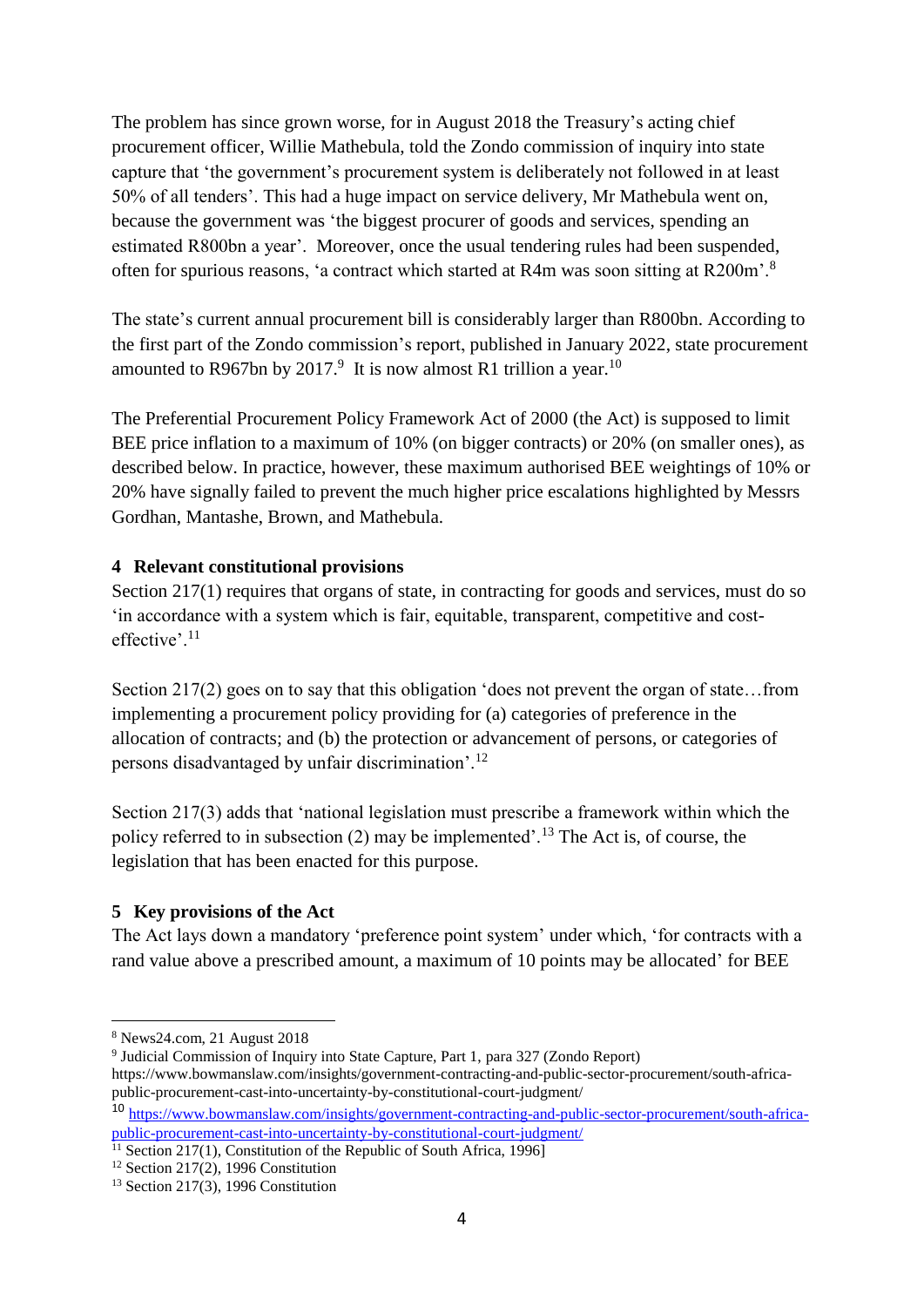status (and other specific goals), 'provided that the lowest acceptable tender scores 90 points for price'.<sup>14</sup>

For contracts with a rand value below the prescribed amount, up to 20 points may be allocated for BEE status (and other specific goals), provided the lowest acceptable tender scores 80 points for price.<sup>15</sup>

According to the Act, 'acceptable tenders which are higher in price must score fewer points on a pro rata basis'. Once this scoring exercise has been completed, the contract must be awarded to 'the tenderer who scores the highest points'.<sup>16</sup>

The 'specific goals' to which the Act refers include 'contracting with persons, or categories of persons, historically disadvantaged by unfair discrimination on the basis of race, gender and disability'.<sup>17</sup> Another specific goal is to implement the programmes of the Reconstruction and Development Programme (RDP) of 1994. In practice, however, this latter aim has fallen away, along with the RDP itself.

### **6 Rationale for the draft Regulations**

The draft Regulations are intended to replace 2017 ones which were struck down by the Constitutional Court in February 2022.

The main problem with the 2017 regulations, according to the Constitutional Court, was that they introduced mandatory BEE pre-qualification (and sub-contracting) requirements which the Act does not authorise – and which were therefore 'invalid for being *ultra vires* the enabling section'.<sup>18</sup>

The Constitutional Court judgment striking down the 2017 regulations has created uncertainty as to how organs of state should comply with Section 217(2) of the Constitution. The draft Regulations are intended to fill this gap.

#### **7 Content of the draft Regulations**

## *7.1 General*

The draft Regulations are careful to avoid the pre-qualification criteria struck down by the Constitutional Court as *ultra vires* the Act. However, some of the clauses in the draft Regulations are also *ultra vires*, albeit for different reasons.

## *7.2 The preference point system in procurement contracts*

 $14$  Section 2(1)(a), Act

 $15$  Section 2(1)(b), Act

 $16$  Section 2(1)(f), Act

 $17$  Section 1(d)(i), Act

<sup>18</sup> *Minister of Finance* v *AfriBusiness NPO* [2022] ZACC 4; [https://www.saflii.org/za/cases/ZACC/2022/4.pdf,](https://www.saflii.org/za/cases/ZACC/2022/4.pdf) paras 114-116, 118-119, at para 118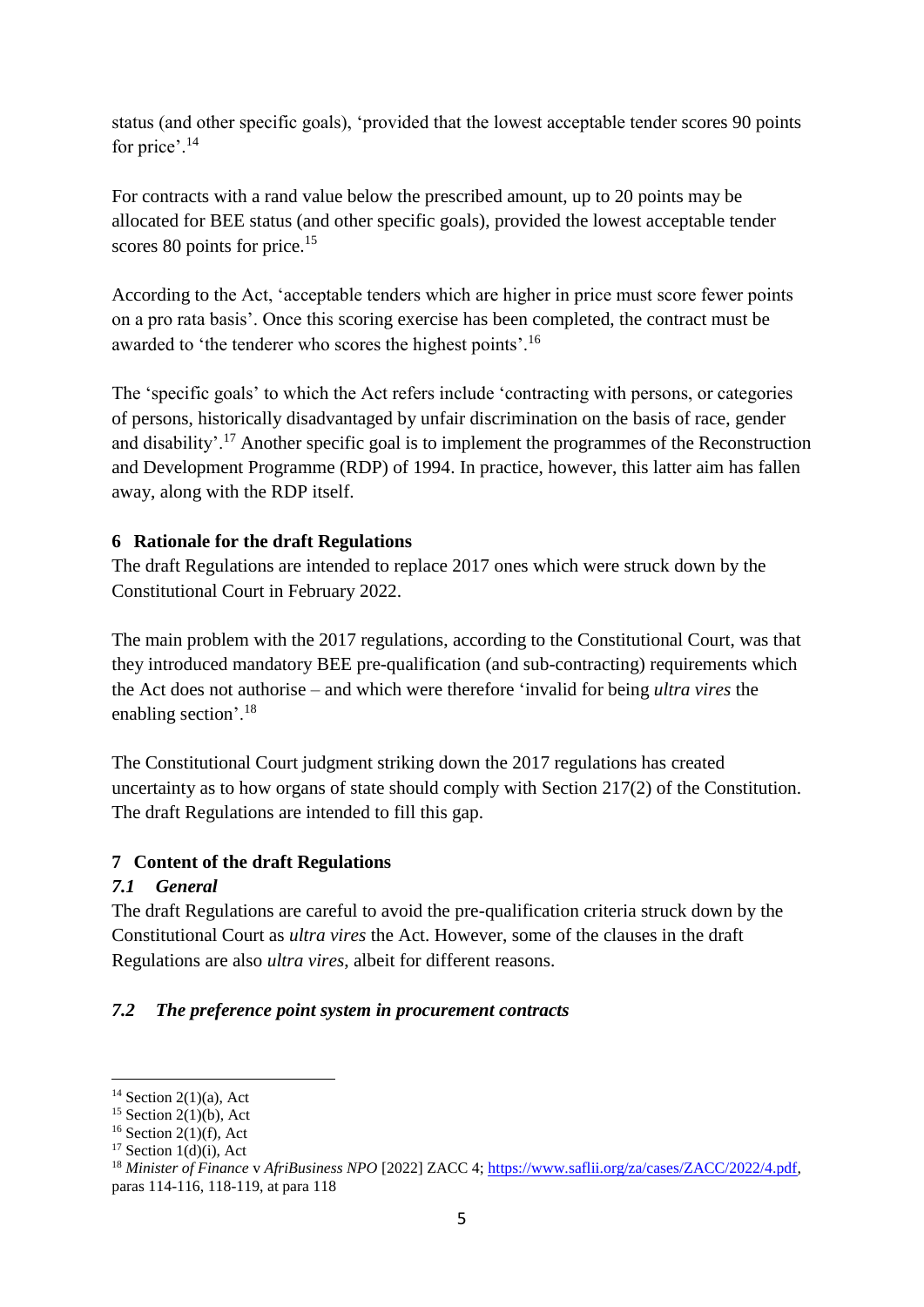Clause 4 of the draft Regulations obliges organs of state to follow a 10/90 formula for contracts worth more than R50m. According to this formula, 10 points are awarded for BEE status and 90 points for price. Under Clause 5, essentially the same formula must be applied to contracts valued at R50m or less, where 20 points are allocated to BEE status and 80 to price.<sup>19</sup>

The Act is silent as to what the prescribed amount should be, but the draft Regulations peg this at R50m, as did the 2017 ones. When the amount of R50m was introduced in the 2017 regulations, it marked an extraordinarily high – almost 5 000% –increase on the R1m amount which had initially been set and which had remained in place for many years.

This enormous increase greatly expanded the extent to which cost-effectiveness and competitiveness could be subordinated to BEE status for the benefit of a small black elite – and to the detriment of the great majority of black South Africans.

Since the Act itself is silent as to what this threshold or 'prescribed amount' should be, the draft Regulations should at minimum return to the R1m level that earlier prevailed. Ideally, the Regulations should reduce this even further (say, to R500 000) to ensure better value for money and reduce the harm being done to the black majority.

### *7.3 Tenders to generate income or dispose of or lease assets*

Clauses 6 and 7 of the draft Regulations deal with the disposal or leasing of assets by organs of state as well as state initiatives to 'generate income'.<sup>20</sup> These clauses are *ultra vires* the Act, which deals solely with procurement or the purchasing of goods and services by state entities. Procurement is fundamentally different from the disposal (or leasing) of assets owned by the state and also from state activities aimed at generating income.

In addition, Clauses 6 and 7 emphasise the need for the state to accept the 'highest acceptable tender' in these instances.<sup>21</sup> This wording conflicts with the Act which – since it deals with procurement, and not with disposal – expressly requires that acceptable tenders with higher prices be ranked below acceptable tenders with lower ones.<sup>22</sup>

Clauses 6 and 7 are entirely at odds with the Act and must be excised from the draft Regulations.

## *7.4 Criteria for breaking any deadlock in scoring*

Under Clause 8 of the draft Regulations, 'if two or more tenderers score an equal number of points, the contract must be awarded to the tenderer that scored the highest points for specific goals'.<sup>23</sup>

<sup>-</sup><sup>19</sup> Clauses 3 to 5, draft Regulations

<sup>20</sup> Clauses 6, 7, draft Regulations

<sup>&</sup>lt;sup>21</sup> Clauses 6, 7, draft Regulations

<sup>&</sup>lt;sup>22</sup> Section 2(1)(c), Act]

<sup>&</sup>lt;sup>23</sup> Clause 8(1), draft Regulations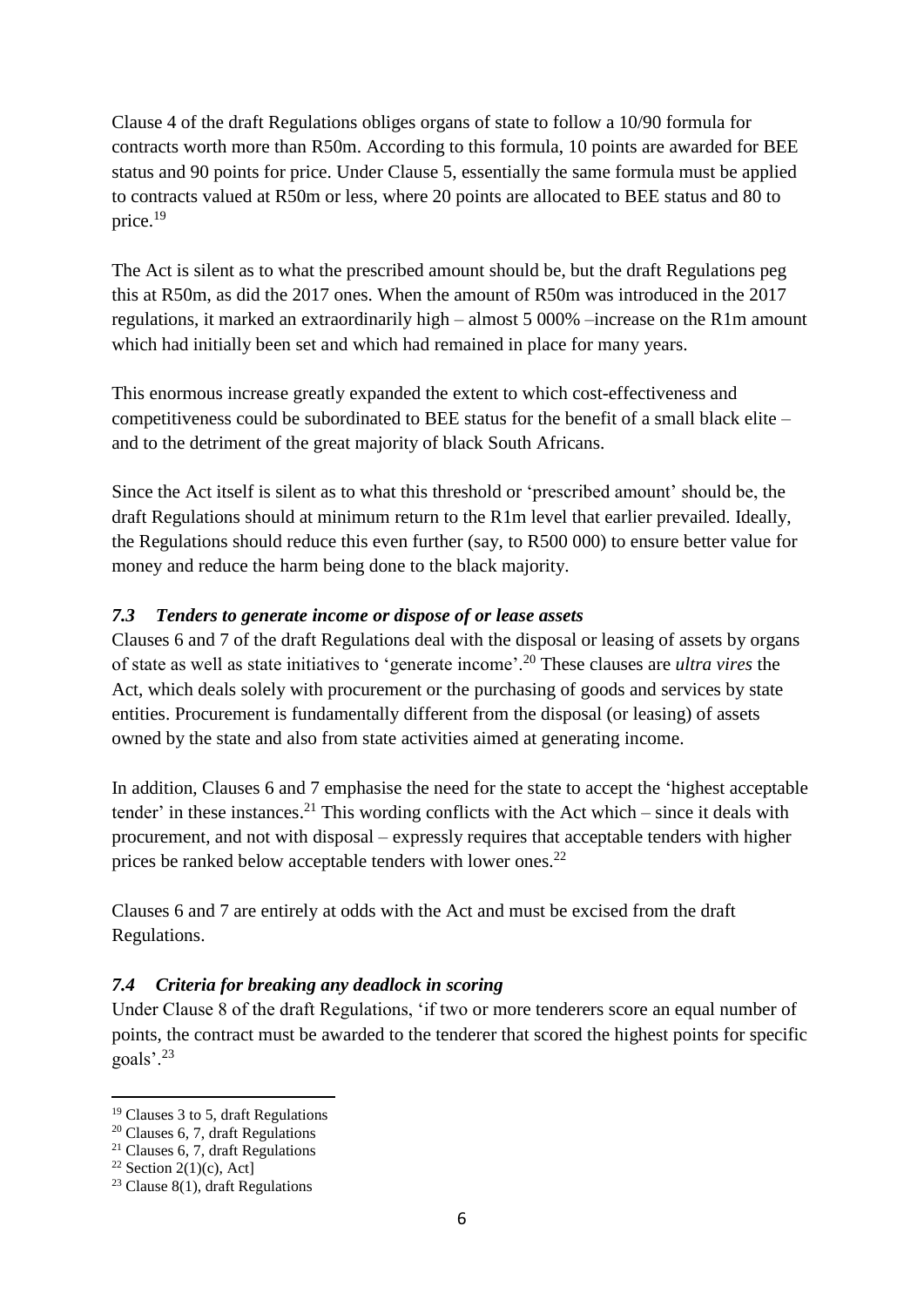Since RDP-related specific goals have fallen away, what the draft Regulations envisage is that any tie between competing tenders should be resolved by awarding the contract to the tenderer with the most BEE points. However, this clause is *ultra vires* the Act, which makes no provision for breaking deadlocks in this way.

An automatic preference for BEE status in these circumstances is also contrary to Section 217 of the Constitution, as earlier described. There is nothing in the wording of Section 217(2) that automatically allows BEE considerations to trump the need for 'fair', 'competitive', and 'cost-effective' procurement, as set out in Section 217(1). On the contrary, Section 217(2) makes it clear that preferential procurement is optional, not obligatory.

According to Section 217(2), the emphasis on cost-effectiveness in Section 217(1) 'does not prevent' organs of state from implementing procurement policies with constitutionally permitted 'categories of preference' The 'does-not-prevent' wording used in Section 217(2) is clearly permissive. It does not make preferential procurement compulsory, let alone give it the capacity to trump the need for cost-effectiveness, as stressed in Section 217(1). The Act – which is generally in line with the Constitution in this regard – also does not attempt to give BEE a trumping status. Clearly, thus, the Regulations cannot include a trumping clause that neither the Act nor the Constitution allow.

In addition, the trumping provision in Clause 8 is at odds with Judge Raymond Zondo's interpretation of what Section 217 requires, as set out in the first part of his commission's report into corruption and state capture, published in January 2022.

According to Judge Zondo, the wording of Section 217 'leaves a critical question unanswered: is it the primary intention of the Constitution to procure goods at least cost or is the procurement system to prioritise the transformative potential identified in section  $217(2)?^{24}$ 

This is the wrong question to ask, however, as the 'does-not-prevent' wording used in Section 217(2) cannot give preferential procurement priority over the 'least cost' procurement emphasised in Section 217(1). Judge Zondo also errs in assuming – given all the problems of fraud and inflated pricing earlier described – that tender awards generally 'satisfy both objectives of the Constitution'.<sup>25</sup>

However, Judge Zondo is correct in noting that there is likely to be confusion at times within state entities as to which objective is to prevail. In this situation, says Judge Zondo, 'the primary national interest is best served when the government derives the maximum value-formoney in the procurement process'.<sup>26</sup> In other words, it is Section 217(1) which must prevail

<sup>&</sup>lt;sup>24</sup> Zondo report, para 529

<sup>25</sup> Ibid, para 530

 $^{26}$  para 532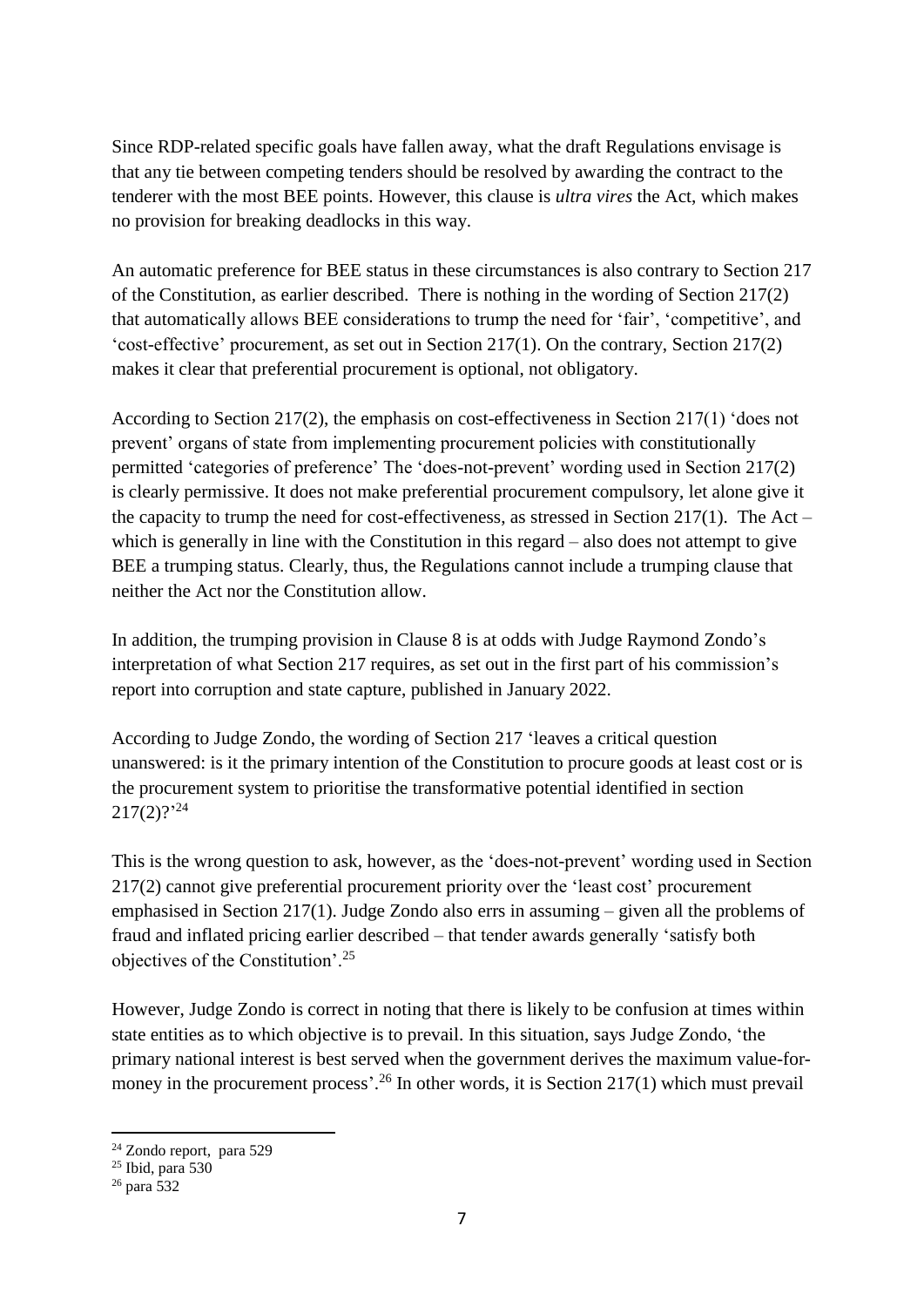– and procurement officers in all spheres of government 'should be so advised', he concludes. 27

The commission's identification of 'value-for-money' as the overarching national priority in public procurement is an important one. It should not have been overlooked by the Treasury in drawing up the draft Regulations. Clause 8 is thus inconsistent with the Constitution as well as *ultra vires* the Act, and it must be excised.

### **8 Ramifications of the draft Regulations**

When the ANC urged the introduction of BEE in 1994, it said this was aimed at 'removing all the obstacles to the development of black entrepreneurial capacity' and 'unleashing the full potential of all South Africans to contribute to wealth creation'. But BEE requirements have in fact eroded black entrepreneurship, while constraining growth and fostering dependency.

Richard Maponya, a veteran black businessman who started out as a clothing salesman in Soweto in the 1950s and established his own dairy business in the 1970s, warned in 2012 that BEE was significantly harming black business. He urged that all BEE requirements be scrapped – and particularly the preferential procurement system. Said Mr Maponya: 'In my day there was nothing like a tender turning people into billionaires overnight. It's a terrible system that has created corruption from top to bottom, and it's a system which should be done away with.'28

Professor William Gumede, Associate Professor at the Wits University School of Governance, agrees, saying that BEE has created 'a select group of political fixers' who pretend to be 'genuine entrepreneurs' but are nothing more than middlemen with 'access to government contracts'. The government should have focused on helping 'the five million real black entrepreneurs who have been running their own micro-, small- and medium-sized businesses since the apartheid era', whether in the form of 'taverns, spaza shops, butcheries, or taxi companies'. This group already has 'business experience and skills' but needs more access to finance to 'transition up the value chain'. But these businesspeople are 'not connected to the ANC' and are thus excluded both from policy formulation and the state assistance supposed to be available to black South Africans.<sup>29</sup>

Adds Professor Gumede: 'By focusing on empowering political capitalists, BEE has killed off legitimate black and white small and medium-sized businesses; and discouraged existing and potentially black entrepreneurship. BEE…is wasteful, unfair, and actually disadvantages both capable white and black people. It does nothing to address the structural issues which prevent capital accumulation and wealth building in the black community. [These include] issues around education, [thanks to which] almost all black children do not graduate from high school and are functionally illiterate and innumerate.'30

<sup>-</sup> $27$  para 532

<sup>28</sup> *Financial Mail*, 16 November 2012

<sup>29</sup> https://www.wits.ac.za/news/latest-news/opinion/2020/2020-11/how-real-bee-can-help-ordinary-folk.html

 $30$  Ibid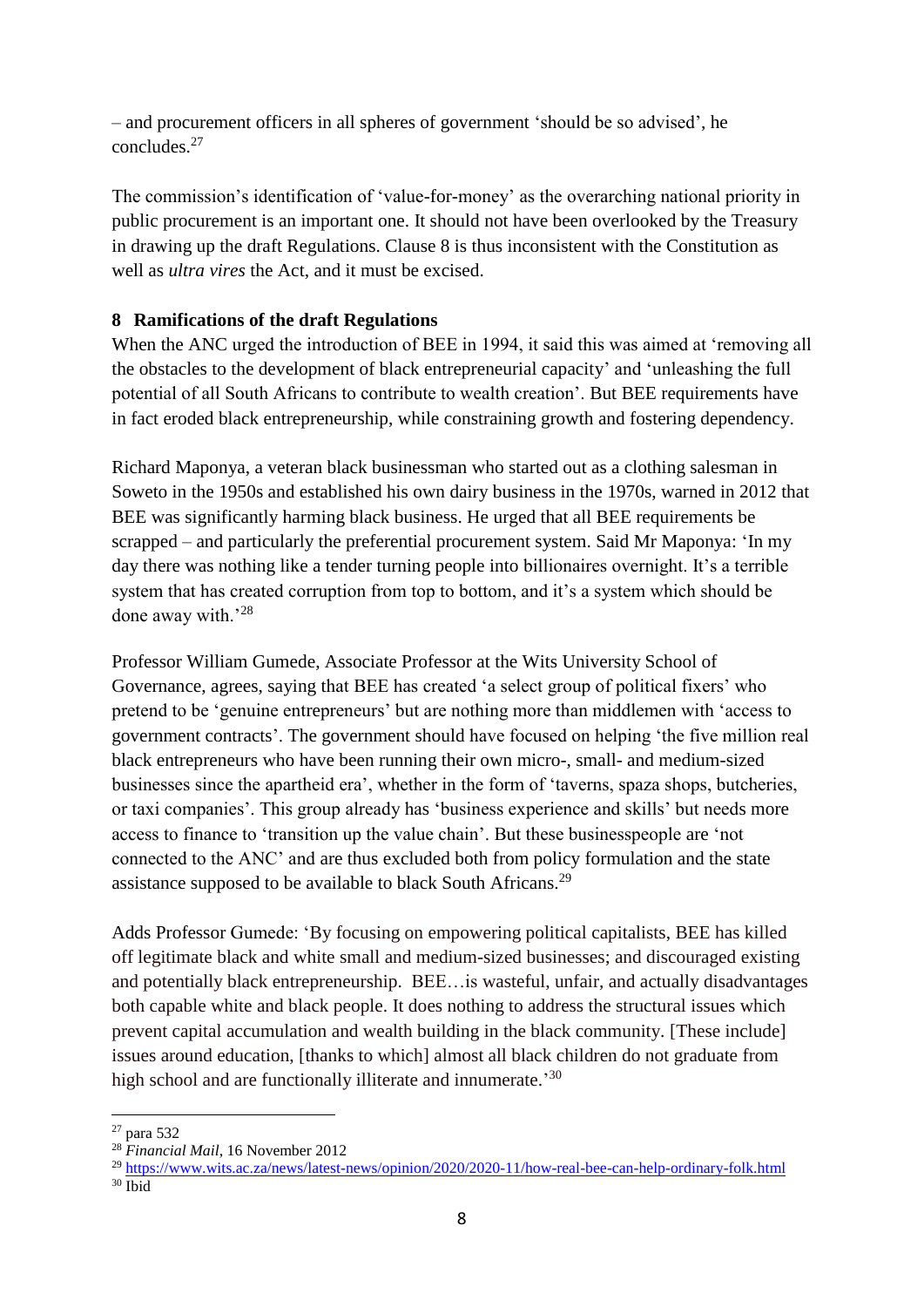BEE is a key part of the reason South Africa's real economic growth rate – at 1.3% of GDP on average since 2010 – has lagged so far behind those of its emerging market peers. Had it not been for this damaging policy (and a host of other ill-advised interventions), South Africa could have matched the growth rates notched up by other emerging markets and sub-Saharan African countries between 2010 and 2017. If it had succeeded in doing so, said the Bureau for Economic Research (BER) at the University of Stellenbosch in an October 2018 report, 'the South African economy could have been up to 30% or R1-trillion larger, and created 2.5 million more jobs', while tax receipts would have risen by around R1 trillion too.<sup>31</sup>

As the BER's research underscores, what business most needs for increased success is not the race-based preference system envisaged in the draft Regulations but a much faster rate of economic growth. Ideally, growth should rise to at least 5% of GDP a year, which would see the economy doubling in size every 14 years. This would vastly expand economic opportunities while generating millions more jobs and greatly increasing domestic consumer demand.

At the same time, the quality of schooling must be greatly improved. Some 80% of public schools are dysfunctional, while almost half the pupils who start in Grade 1 leave school without reaching Grade 12 or passing their matric examinations. Mainly because their schooling leaves most students poorly prepared, completion rates at universities are dismal too, averaging a mere 17% for undergraduate degrees in 2019.<sup>32</sup>

The country's defective public education system, coupled with its unemployment crisis, puts the most vulnerable people at a particular disadvantage. As research by the FinMark Trust has shown, the people most likely to succeed in business are those who come from stable two-parent families, have the benefit of solid schooling, obtain university degrees, work for several years in existing firms, have a strong entrepreneurial spirit – and branch out on their own when they already developed significant skills and experience on which to draw. If such entrepreneurs are to build up their businesses, they must also have the benefit of a rapidly expanding economy with low unemployment rates and growing consumer markets.

This is a proven formula for success. In South Africa, however, only 30% of black youngsters grow up in two-parent homes, while the great majority attend dysfunctional public schools which often fail to equip them with even the most basic skills. Not surprisingly, many then battle to find jobs. This is partly because South Africa's growth rate has long been too low. Also relevant, however, are minimum wage and other labour laws which raise entry level salaries so high as to price the inexperienced and poorly skilled right out of the jobs market.

These factors – coupled with a crippling burden of red tape, high crime rates, often poor infrastructure, and limited access to venture capital – combine to put black entrepreneurs at a

<sup>-</sup><sup>31</sup> John Endres, 'Growth & Recovery: A Strategy to #GetSAWorking', IRR, August 2020, p4

<sup>32</sup> Centre for Risk Analysis, 'SA's Education and Skills Mismatch', Macro Review, March 2022, p17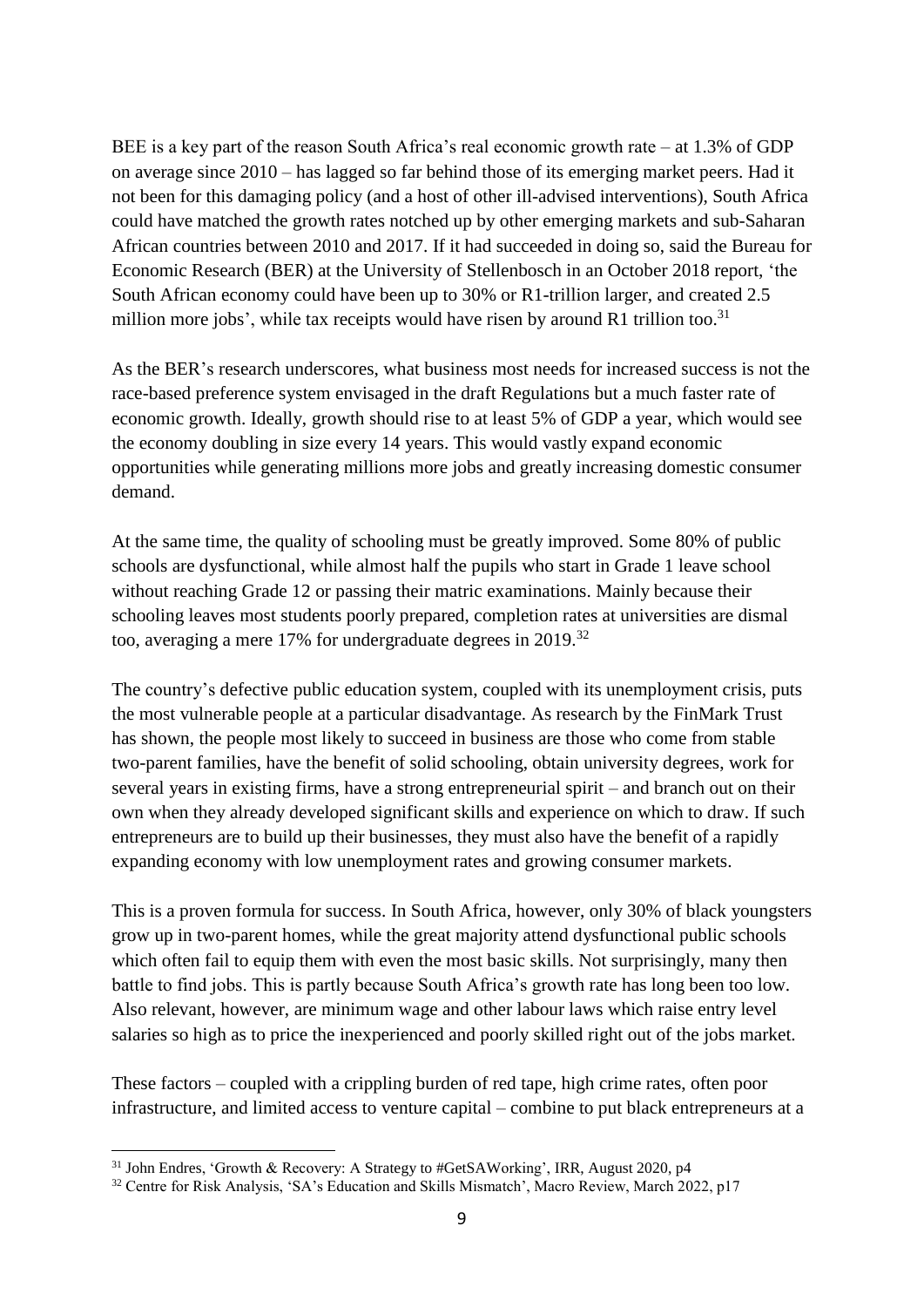severe disadvantage. These fundamental obstacles to their success cannot be overcome through a simplistic reliance on preferential state procurement.

### **9 Unconstitutionality of the draft Regulations**

The draft Regulations do not comply with any of the three *Van Heerden* tests laid down by the Constitutional Court in 2004 and are therefore unconstitutional too.

The *Van Heerden* dispute dealt with the validity of differing pension rules for pre- and post-1994 MPs under Section 9 of the Constitution (the equality clause). According to the Constitutional Court's judgment in this case, race-based affirmative action measures cannot be presumed to be unfair – notwithstanding the Constitution's prohibition of unfair racial discrimination – because they are 'authorised remedial measures'. Instead, their validity depends on the three-fold test of whether (1) they target the disadvantaged, (2) are designed to 'advance' them, and (3) promote 'the achievement of equality'.<sup>33</sup>

Since these tests are conjunctive, all three must be met. In addition, though the tests were laid down in the context of the equality clause, they are equally applicable to Section 217(2) which seeks to bring about the 'advancement' of those 'disadvantaged' by unfair discrimination and so prevent what the Constitutional Court described in the *AfriSake* case as 'the widening of the gap'.<sup>34</sup> In fact, however, the draft Regulations fail all the *Van Heerden* tests.

## *9.1 The first test: targeting 'the disadvantaged'*

As regards the first *Van Heerden* test*,* most beneficiaries of the draft Regulations will not be 'the disadvantaged'. Rather, they will the most advantaged group within the black population: the roughly 15% with the best skills and/or political connections.

Like similar affirmative action interventions all around the world, the draft Regulations will help only a relatively small elite within the previously disadvantaged group, or what India calls 'the creamy layer'.<sup>35</sup>

By contrast, the 11.2 million black people<sup>36</sup> who are currently unemployed on the expanded definition – and often lack a matric, pertinent skills, relevant business experience, and strong links to the ruling party – will have little or no realistic prospect of ever being awarded state procurement contracts under the draft Regulations.

<sup>-</sup><sup>33</sup> *Minister of Finance and Other* v *Van Heerden* [2004] SACC 3, para 37; De Vos and Freedman, *South African Constitutional Law in Context*, p536;Dave Steward, 'Tightening the screws: the true significance of the Employment Equity Amendment Bill', *Politicsweb.co.za*, 14 December 2018

<sup>34</sup> AfriBusiness, op cit, para 98

<sup>35</sup> *Business Day* 7 May 2010, 21, 30 September 2010

<sup>36</sup> <http://www.statssa.gov.za/publications/P0211/P02114thQuarter2021.pdf> , p43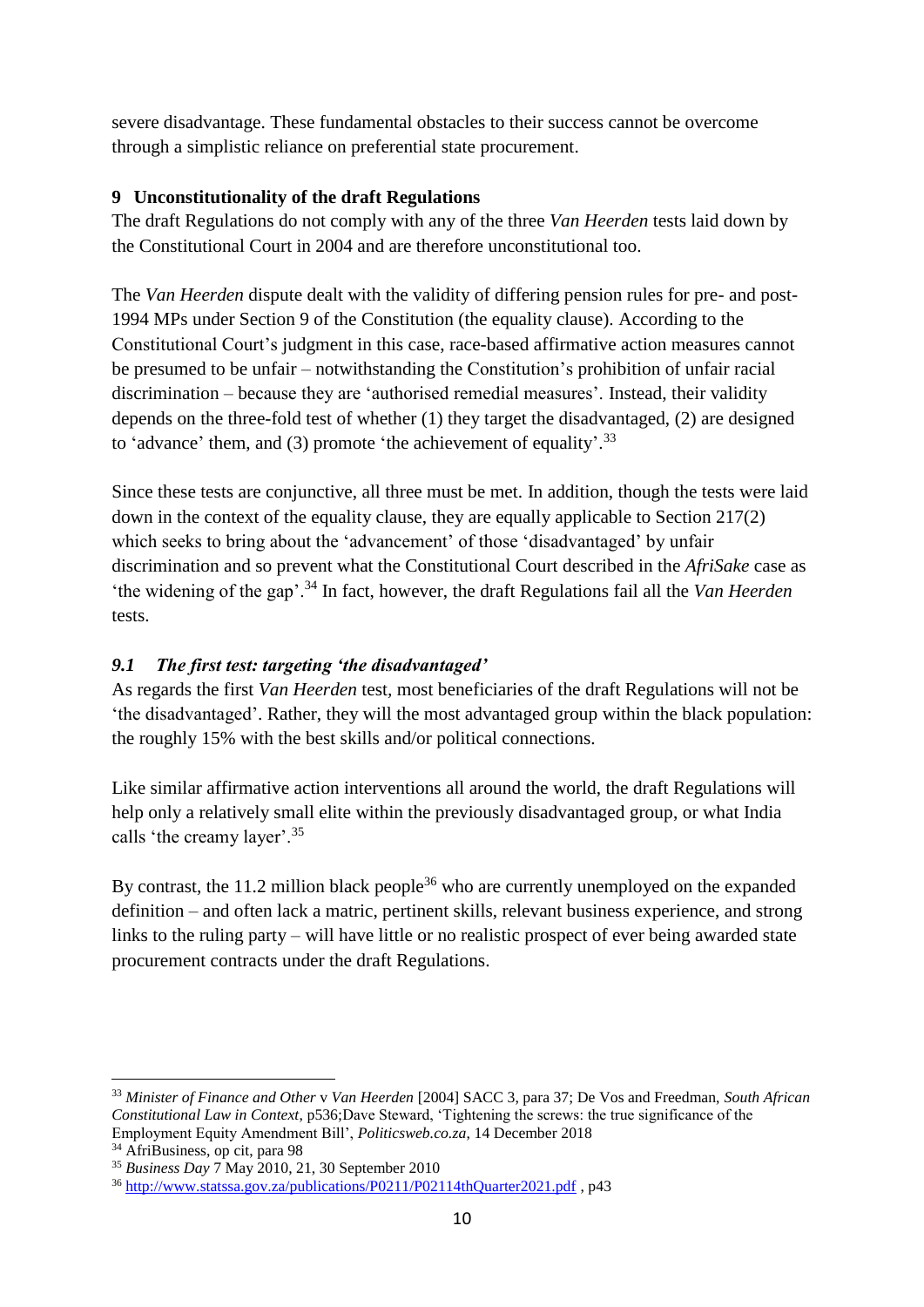# *9.2 The second test: 'advancing' the disadvantaged*

Under the second *Van Heerden* test, an affirmative action measure is valid if it is 'designed to advance' the disadvantaged. The draft Regulations fail this test too, for they have little capacity to 'advance' the great majority of black people – and will hurt them instead.

BEE preferential procurement has greatly facilitated corruption and is the main reason why the prices paid by the state for goods and services are often so absurdly high: R40m for a school that should have cost R15m, as Pravin Gordhan said in 2009, R27 for a bottle of water that should have cost R7, as Gwede Mantashe added in 2012 – and a staggering R238 000 for a wooden mop, as Eskom reported in 2021.<sup>37</sup>

These are not isolated instances, moreover. Rather, as Mr Mathebula told the Zondo commission in 2018, Treasury procurement rules intended to ensure cost-effectiveness are deliberately not followed in at least half of all state contracts. And once some excuse has been found to bypass normal procurement requirements, 'a contract which starts at R4m is soon sitting at R200m', as Mr Mathebula warned.

Inflated pricing wastes scarce tax revenues, adds to public debt, pushes up debt servicing costs, and reduces the money left over for the delivery of vital goods and services. Often, too, what is delivered is partial and deficient, adding to the wastage. The people who bear the brunt of this defective delivery are the majority of black South Africans, who cannot afford to buy from the private sector and are compelled to rely on the government for such core needs as education, housing, healthcare, sanitation, and water.

In addition, BEE rules have long been so unduly onerous – and so constantly in flux – as to deter fresh investment, encourage disinvestment, and hobble the economic growth and expanding employment vital to upward mobility. The people who suffer the most from this economic malaise are again the majority of black South Africans.

# *9.3 The third test: promoting the achievement of equality*

According to the third *Van Heerden* test, an affirmative action measure is valid only if it 'promotes the achievement of equality'. The draft Regulations fail this test as well.

If BEE preferential procurement was able to promote the achievement of equality for the great majority of black people, this would have become apparent in the 22 years since the Act took effect. Instead, income inequality, as measured on the Gini coefficient, has increased significantly. This is largely because BEE, including its procurement element, has widened inequality within the black majority by helping a small and often politically connected group to forge ahead, even as some 11.2 million black South Africans have remained jobless and mired in destitution.

<sup>-</sup><sup>37</sup> *Business Day* 22 August 2012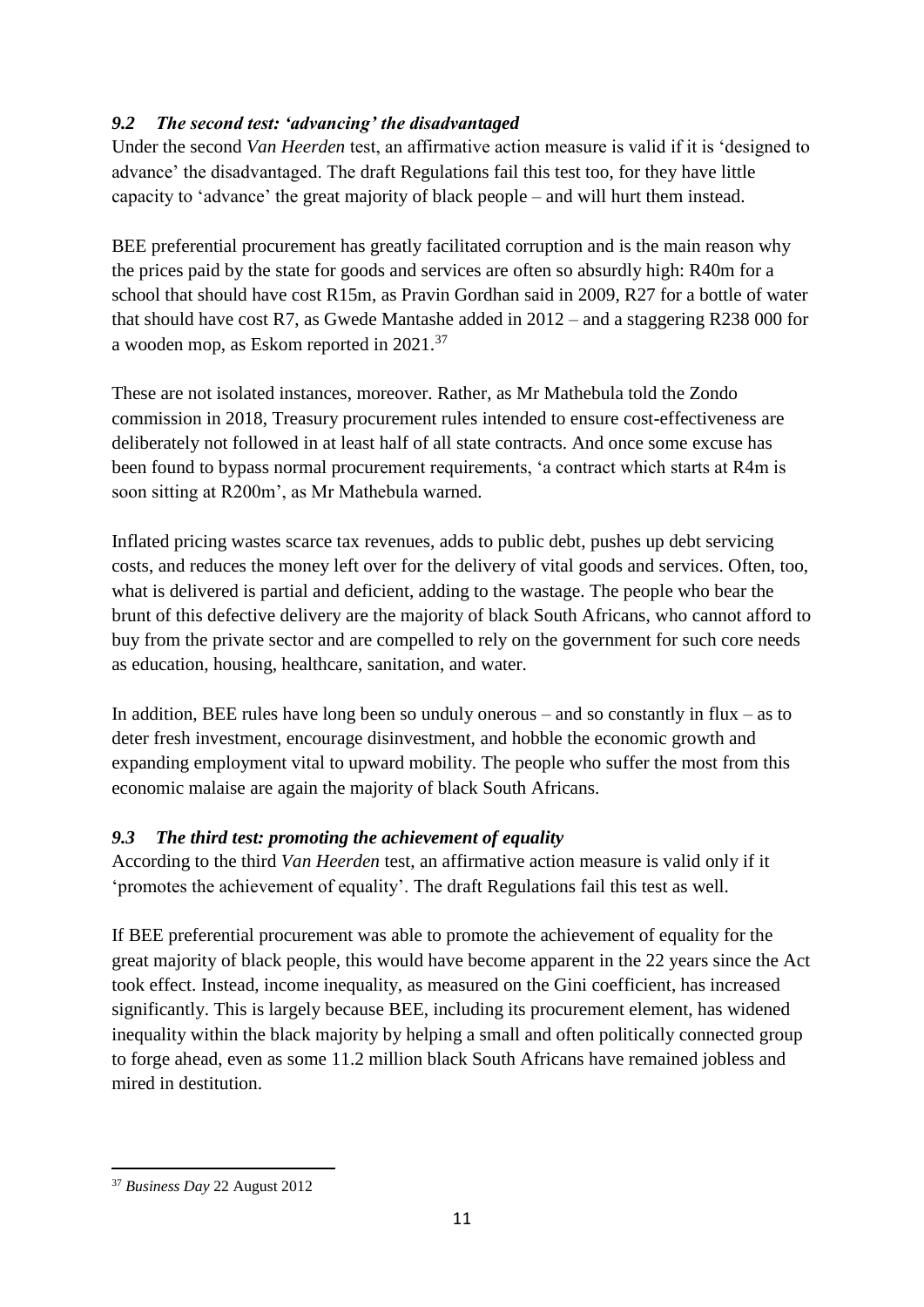Growing inequality within the black majority is particularly severe, as the South African Communist Party (SACP) has pointed out. Intra-black inequality is far higher than interracial inequality and is the main reason – given the size of the black population – why South Africa is currently an even more unequal country than it was in 1994. Then its Gini coefficient was 59. Now it stands at 67, making South Africa the most unequal nation among the 164 countries the World Bank measures. 38

Official figures on changes in South Africa's income distribution further confirm that preferential procurement has not helped achieve equality for the poorest black people. In 2015, according to Statistics South Africa, the bottom 40% among black South Africans obtained a mere 3.7% of national income. This small share of national income was almost identical to the meagre  $3.4\%$  this group had gained in  $2006.<sup>39</sup>$ 

By contrast, the top 10% among blacks gained 26% of national income in 2015, up from 19% in 2006, while the remaining 50% of blacks obtained 22% of the total (up from 16% in 2006). If so-called 'coloureds' and Indians are counted too, the top 10% among black South Africans obtained 32% of national income in 2015. By contrast, the top 10% among whites gained 11% (down from 18% in 2006) – or three times less.<sup>40</sup>

This decline among the white top 10% is generally ignored by the government as it contradicts its preferred narrative of unbroken white economic power and privilege since 1994. The ANC has also declined to acknowledge that BEE's preferential procurement and other requirements have clearly not worked for the bottom 40% of black South Africans – whose share of national income has stagnated even as BEE rules have been ever more stringently applied.<sup>41</sup>

Since the draft Regulations fail all three of the *Van Heerden* tests, they are unconstitutional and cannot lawfully be adopted.

## **10 No SEIA reports made available**

Since September 2015 all legislation and regulation in South Africa must be subjected to a 'socio-economic impact assessment' before it is adopted. This must be done in terms of the Guidelines for the Socio-Economic Impact Assessment System (SEIAS), developed by the Department of Planning, Monitoring, and Evaluation in May 2015. The aim of this system is to ensure that 'the full costs of regulations and especially the impact on the economy' are fully understood before new rules are introduced.<sup>42</sup>

<sup>&</sup>lt;sup>38</sup> Editorial, *The African Communist*, 1<sup>st</sup> Q 2017, Issue 116, February 2017; Steward, 'Tightening the screws', 14 December 2018; https://www.businesslive.co.za/bd/opinion/editorials/2022-03-15-editorial-give-seriousthought-to-the-world-banks-recommendations-on-inequality-and-policy-failures/

<sup>39</sup> Gabriel Crouse, 'Why race is not a proxy for disadvantage', *The Daily Friend*, 12 November 2020

<sup>40</sup> Ibid <sup>41</sup> Ibid

<sup>42</sup> SEIAS Guidelines, p3, May 2015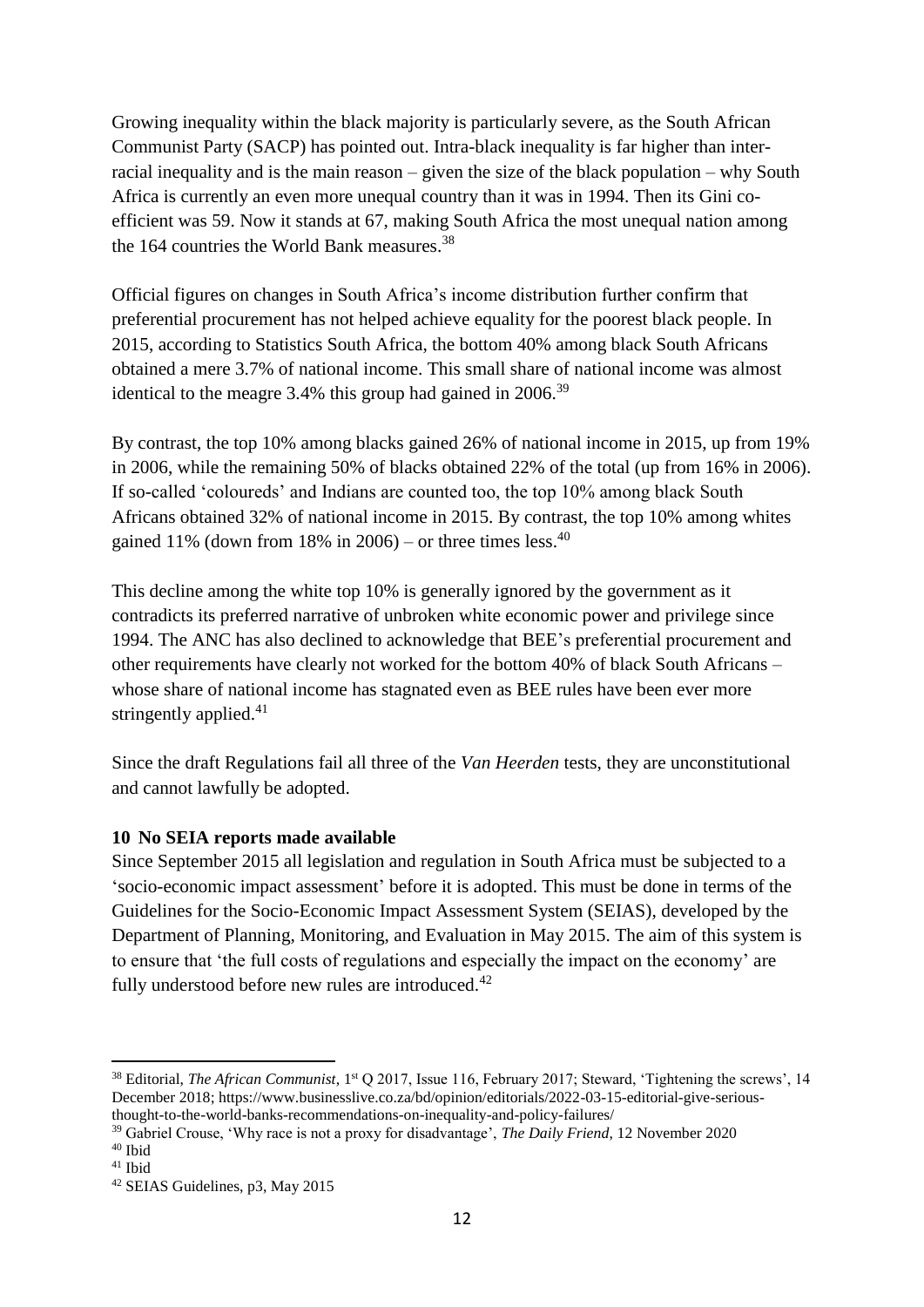According to the Guidelines, the SEIA system must be applied at various stages in the policy process. Once new regulations (or other rules) have been proposed, 'an initial assessment' must be conducted to identify different 'options for addressing the problem' and making 'a rough evaluation' of their respective costs and benefits. Thereafter, 'appropriate consultation' is needed, along with 'a continual review of the impact assessment as the proposals evolve'.<sup>43</sup>

A 'final impact assessment' must then be developed that 'provides a detailed evaluation of the likely effects of the [regulation] in terms of implementation and compliance costs as well as the anticipated outcome'. When the regulation is published 'for public comment and consultation with stakeholders', the final assessment must be attached to it.<sup>44</sup>

The Guidelines stress that the SEIA system must be applied not only to legislation, but also to 'significant regulations' and any 'major amendments of existing regulations…that have country coverage with high impacts'. In addition, where 'legislation provides an enabling framework for more detailed regulations', as the Act does, then 'the subordinate regulations should be the main subject of the assessment process'. 45

However, no SEIA reports on the draft Regulations have been made available, as the Guidelines require. This has undermined necessary public consultation and made it more difficult for the public to know about the issues raised or to have an adequate say on the rules that are to govern them.

## **11 A better and constitutional alternative**

Instead of adopting the draft Regulations (and otherwise ratcheting up BEE requirements), the country needs to embrace a new system of 'economic empowerment for the disadvantaged' or 'EED'.

EED differs from BEE in two key ways. First, it no longer uses race as a proxy for disadvantage. Instead, it cuts to the heart of the matter by focusing directly on disadvantage and using income and other indicators of socio-economic status to identify those most in need of help. This allows racial classification and racial preferencing to fall away, thereby helping South Africa to uphold the founding value of 'non-racialism' embedded in the Constitution.

Second, EED focuses on providing the inputs necessary to empower poor people. Far from overlooking the key barriers to upward mobility, it seeks to overcome these by focusing on all the right "**E**s". In essence, it aims at rapid **e**conomic growth, excellent **e**ducation, very much more **e**mployment, and the promotion of vibrant and successful **e**ntrepreneurship.

<sup>-</sup>43 Guidelines, p7

 $44$  Guidelines,  $p7$ 

 $45$  Guidelines, p8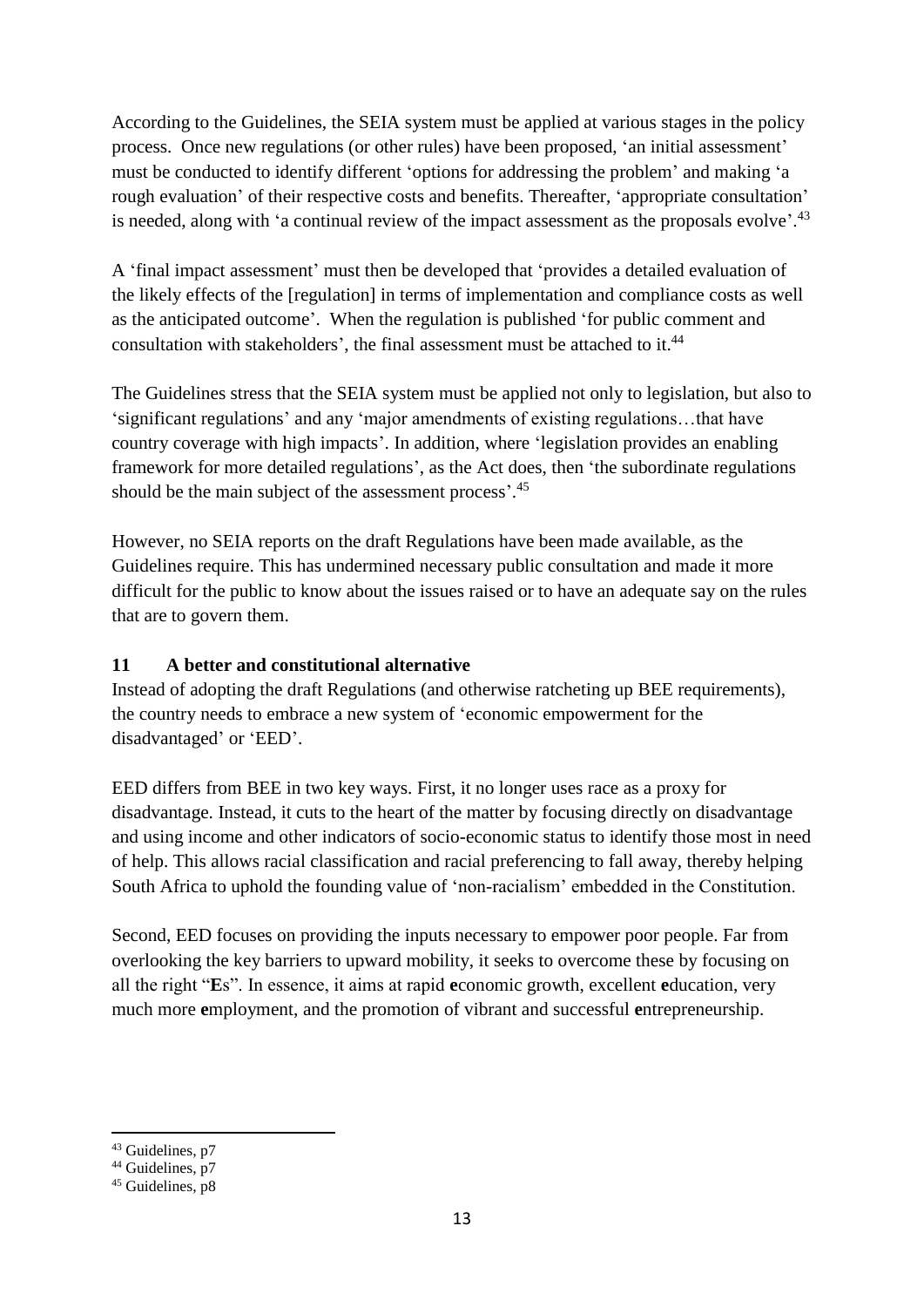EED policies aimed at achieving these crucial objectives should be accompanied by a new EED scorecard, to replace the current BEE one. Under this revised scorecard, businesses would earn EED points for such contributions as:

- making direct investments in the country:
- maintaining and, in particular, expanding jobs;
- contributing to tax revenues and R&D spending;
- helping to generate export earnings; and
- topping up the tax-funded vouchers provided to low-income families to enable them to purchase the sound education, healthcare, and housing of their choice.

The voucher element in EED is particularly important because it reaches right down to the grassroots to equip poor households with the sound schooling, housing, and healthcare they need to help them get ahead.

According to the National Treasury's *Budget Review 2022*, some R790bn has been budgeted for basic schooling, healthcare, and housing/community development in the 2022/23 financial year.<sup>46</sup> But the state's centralised and top-down delivery system is so inefficient and mismanaged – often because racial targets are given precedence over workplace skills and cost-effective procurement – that outcomes are generally extraordinarily poor.

As regards education, 'most primary and secondary schooling is, by some metrics, even worse than it was previously', in the apartheid era.<sup>47</sup> Hence, even those who pass their matric examinations are often functionally illiterate and innumerate. They thus lack a sound foundation either for on-the-job training – for those lucky enough to find employment – or for success in tertiary studies.

In the housing sphere, the state's 'free' RDP homes are tiny and often badly built, while delivery has flagged to the point where the housing backlog (at 2.2 million units) is bigger than it was in 1994 (1.5 million). In public health care, most hospitals and clinics are so badly managed that only about 15% adequately meet minimum standards on such essentials as infection control and the availability of medicines.<sup>48</sup>

EED recognises that state spending is already high and cannot be increased. Hence, the key need is rather to get far more bang for every tax buck. This can be achieved by redirecting much of the revenue now being badly spent by bureaucrats to tax-funded vouchers for schooling, housing, and healthcare for the poor. Low-income households empowered in this way would have real choices available to them. Schools and other entities would have to compete for their custom, which would help to hold costs down and push quality up.

<sup>46</sup> http://www.treasury.gov.za/documents/national%20budget/2022/review/FullBR.pdf, p iv

<sup>47</sup> David Benatar, The Fall of the University of Cape Town: Africa's leading university in decline',

https://www.amazon.com/Fall-University-Cape-Town-university/dp/3982236428

<sup>48</sup> *Business Day* 6 December 2017, *Sunday Times* 6, 14 January 2018, *The Citizen* 19 September 2018; IRR, *2019 South Africa Survey*, p761; *Financial Mail* 19 July 2018; Office of Health Standards Compliance, *Annual Inspection Report 2016/17*, p31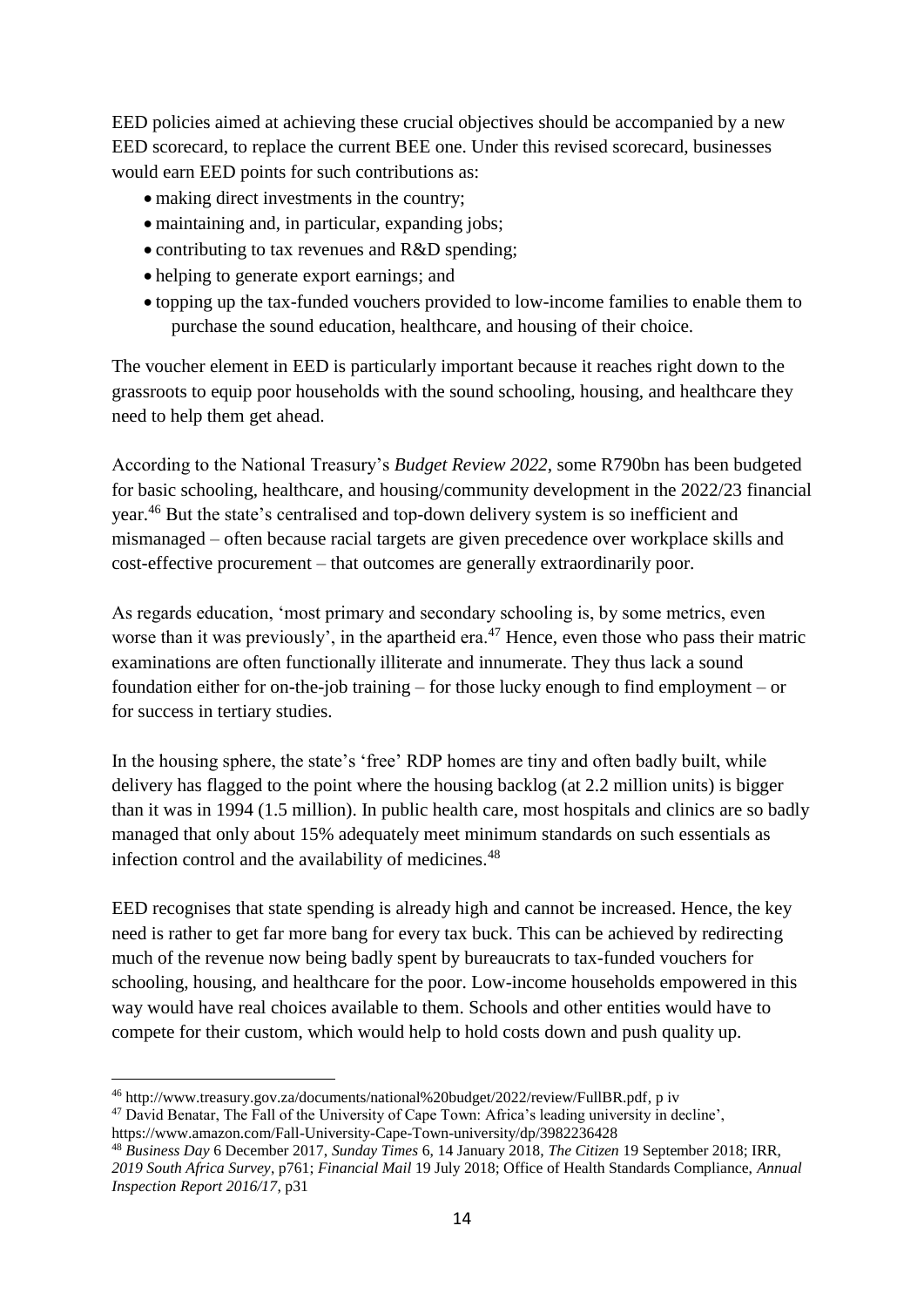In the schooling sphere, dysfunctional public schools would have to up their game, while many more independent schools would be established to help meet burgeoning demand. In the housing arena, people could stop waiting endlessly on the state to provide and start building or upgrading their own homes. In the healthcare sphere, people could join low-cost medical schemes or take out primary health insurance policies, giving them access to sound private care.<sup>49</sup>

Unlike BEE, these vouchers would truly empower the poor – as ordinary South Africans seem well aware. In December 2020, for example, some 75% of black respondents in an IRR opinion poll supported the idea of schooling, health care and housing vouchers. In addition, 74% of black respondents said these vouchers would be more effective than BEE in helping them to get ahead.<sup>50</sup>

After two decades of damaging preferential procurement and other BEE policies, it is time to call a halt. South Africa cannot hope to expand opportunities for the disadvantaged unless it raises the annual growth rate to 5% of GDP or more. A shift to EED will help achieve this. By contrast, the draft Regulations (especially when combined with other transformation policies) will keep the economy mired in its current low- or no-growth path.

#### **12 The way forward**

Three of the key clauses in the draft Regulations (Clauses 6, 7 and 8) are *ultra vires* the Act for the reasons earlier outlined. The key remaining clauses (Clauses 4 and 5) are in keeping with the Act but fail the three *Van Heerden* tests and are therefore unconstitutional.

Under the principle of subsidiarity, the Act is currently the legislative lens through which the provisions of Section 217(2) must be interpreted. New regulations in keeping with the Act should therefore be adopted and kept in place until such time as an EED statute is enacted to revitalise the economy and give real substance to empowerment.

The new regulations under the current Act should focus on limiting the damage being done to the great majority of South Africans by preferential procurement requirements. The 'prescribed amount' referred to in Section 2(1) of the Act should thus be set at R500 000, rather than R50m, so as to confine the larger 20% BEE preference to state procurement contracts below this value.

Also important is Section 3 of the Act, which allows the finance minister, on request, to exempt organs of state from all the provisions of the Act if this is 'in the public interest'.<sup>51</sup> Limiting the enormous damage being done by preferential procurement is clearly 'in the public interest'. The new regulations should therefore instruct all organs of state with

<sup>-</sup><sup>49</sup> Anthea Jeffery, 'EED is for real empowerment, whereas BEE has failed', *@Liberty*, IRR, Issue 31, April 2017, pp5-8

<sup>50</sup> IRR, 2*020 Race Relations Surve*y

 $51$  Section 3(c), Act